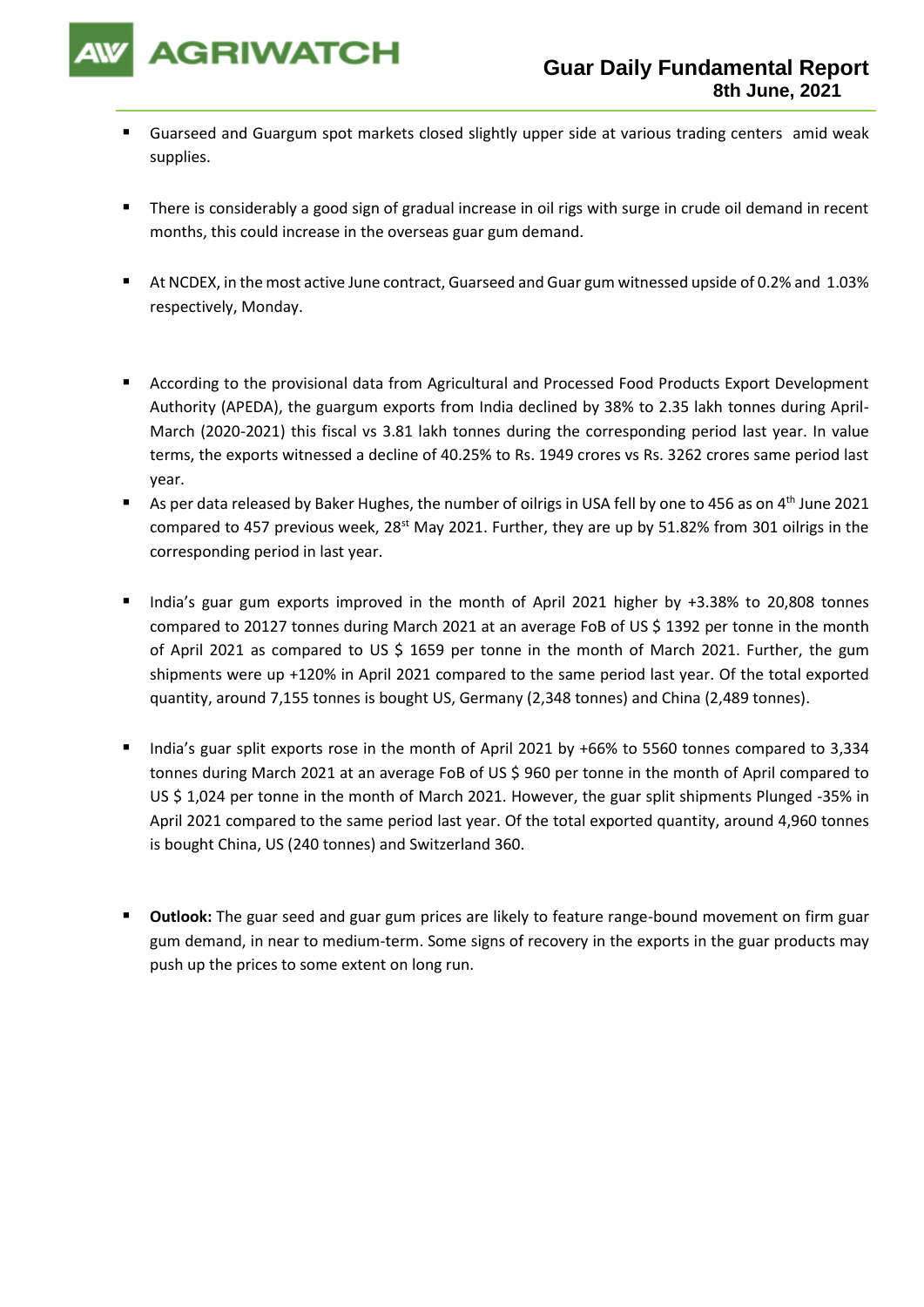

| NCDEX-FUTURES MARKET – Guar Seed |         |      |             |      |              |               |        |           |         |
|----------------------------------|---------|------|-------------|------|--------------|---------------|--------|-----------|---------|
| <b>Contract</b>                  | $+/-$   | Open | <b>High</b> | Low  | <b>Close</b> | <b>Volume</b> | Change | <b>OI</b> | Change  |
| <b>Jun-21</b>                    | $+0.22$ | 4155 | 4169        | 4138 | 4134         | 7985          | 3030   | 30130     | $-6320$ |
| <b>Jul-21</b>                    | $+0.17$ | 4218 | 4224        | 4194 | 4193         | 11120         | 710    | 32010     | 5435    |

| NCDEX-FUTURES MARKET- Guar Gum |         |             |             |      |              |               |         |           |          |
|--------------------------------|---------|-------------|-------------|------|--------------|---------------|---------|-----------|----------|
| <b>Contract</b>                | +/-     | <b>Open</b> | <b>High</b> | Low  | <b>Close</b> | <b>Volume</b> | Change  | <b>OI</b> | Change   |
| <b>Jun-21</b>                  | $+1.03$ | 6400        | 6459        | 6400 | 6387         | 5610          | $-1000$ | 14200     | $-5.235$ |
| <b>Jul-21</b>                  | $+1.01$ | 6471        | 6514        | 6471 | 6445         | 8120          | 910     | 43860     | 5,550    |

| <b>Guar seed Stock Position &amp; EDD:</b> |              |                   |               |            |  |  |  |  |
|--------------------------------------------|--------------|-------------------|---------------|------------|--|--|--|--|
|                                            | <b>Demat</b> | <b>In-Process</b> | <b>Total</b>  | <b>EDD</b> |  |  |  |  |
| <b>Stocks</b>                              | 05-Jun-21    | 05-Jun-21         | 05-Jun-<br>21 | 01-Jun-21  |  |  |  |  |
| <b>Bikaner</b>                             |              |                   |               | 24197      |  |  |  |  |
| <b>Deesa</b>                               | $\Omega$     | 0                 | 0             |            |  |  |  |  |
| Sri Ganganagar                             |              | 0                 | ∩             | 3071       |  |  |  |  |
| <b>Jodhpur</b>                             |              | O                 | O             | 1124       |  |  |  |  |
| <b>Nokha</b>                               |              | 0                 |               |            |  |  |  |  |

| <b>Guar Gum Stock Position &amp; EDD:</b>  |               |                   |               |            |  |  |  |
|--------------------------------------------|---------------|-------------------|---------------|------------|--|--|--|
|                                            | <b>Demat</b>  | <b>In-Process</b> | <b>Total</b>  | <b>EDD</b> |  |  |  |
| <b>Stocks</b>                              | 05-Jun-21     | 05-Jun-21         | 05-Jun-<br>21 | 01-Jun-21  |  |  |  |
| Deesa                                      | $\Omega$      | 0                 | 0             | 0          |  |  |  |
| <b>Bikaner</b>                             | $\Omega$      | $\Omega$          | O             | 2594       |  |  |  |
| Jodhpur                                    | $\Omega$      | 0                 | ∩             | 11036      |  |  |  |
| <b>Nokha</b>                               | $\Omega$      | $\Omega$          | $\Omega$      | 3870       |  |  |  |
| Sri Ganganagar                             | $\Omega$      | 0                 | ∩             | 931        |  |  |  |
| <b>7-Jun-21</b>                            |               |                   |               |            |  |  |  |
| <b>Churi and Korma Prices:</b><br>7-Jun-21 |               |                   |               |            |  |  |  |
| <b>Commodity</b>                           | <b>Center</b> |                   | Rs./75 kg.    |            |  |  |  |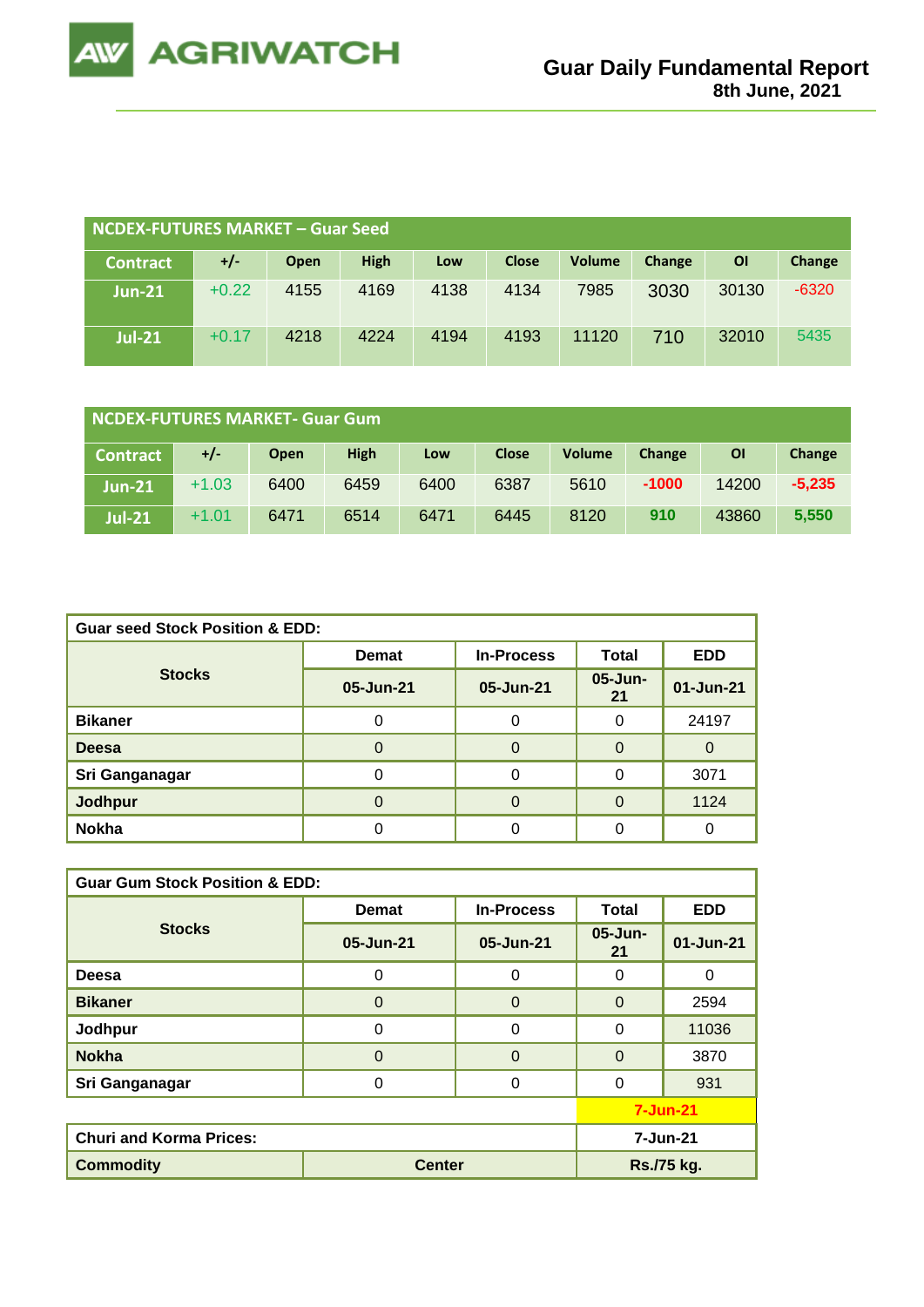

| Churi | Jodhpur          | ΝR        |
|-------|------------------|-----------|
| Korma | Jodhpur          | <b>NR</b> |
| Churi | , Sri Ganganagar | <b>NR</b> |
| Korma | Sri Ganganagar   | <b>NR</b> |

| <b>Guar Export Prices:</b>         |                             | 7-Jun-21      | 7-Jun-21      |
|------------------------------------|-----------------------------|---------------|---------------|
|                                    | Variety                     | Value (Rs/Kg) | Value (\$/MT) |
| <b>Guargum/Split (Mundra Port)</b> |                             | <b>NR</b>     | <b>NR</b>     |
|                                    | 200 Mesh 5000<br><b>CPS</b> | <b>NR</b>     | <b>NR</b>     |
| <b>Guargum Powder</b>              | 200 Mesh 3500<br><b>CPS</b> | <b>NR</b>     | <b>NR</b>     |
|                                    | Meal $40%$                  | <b>NR</b>     | <b>NR</b>     |
| <b>Guargum Meal</b>                | Meal $50\%$                 | <b>NR</b>     | <b>NR</b>     |

| <b>Guar Seed Prices at Key Spot Markets:</b> |                 |                           |                        |                   |               |  |  |
|----------------------------------------------|-----------------|---------------------------|------------------------|-------------------|---------------|--|--|
| <b>Commodity</b>                             |                 |                           | <b>Prices (Rs/Qtl)</b> |                   |               |  |  |
| <b>Guar Seed</b>                             | <b>District</b> | <b>Centre</b>             | $7 - Jun -$<br>21      | $5 - Jun -$<br>21 | <b>Change</b> |  |  |
|                                              |                 | Jodhpur (Loose)           | Closed                 | Closed            |               |  |  |
|                                              | Jodhpur         | Jodhpur(Delivery)         | Closed                 | Closed            |               |  |  |
|                                              | Sri-Ganganagar  | Sri-Ganganagar(Loose)     | NA                     | <b>NA</b>         |               |  |  |
|                                              |                 | Sri-Ganganagar (Delivery) | <b>NA</b>              | NA.               |               |  |  |
| Rajasthan                                    |                 | Rawla (Loose)             | NR.                    | <b>NR</b>         |               |  |  |
|                                              |                 | Gharsana (Loose)          | <b>NA</b>              | <b>NA</b>         |               |  |  |
|                                              |                 | Raisinghnagar (Loose)     | <b>NA</b>              | NA.               |               |  |  |
|                                              | <b>Bikaner</b>  | Bikaner (Loose)           | 3980                   | 3980              | <b>Unch</b>   |  |  |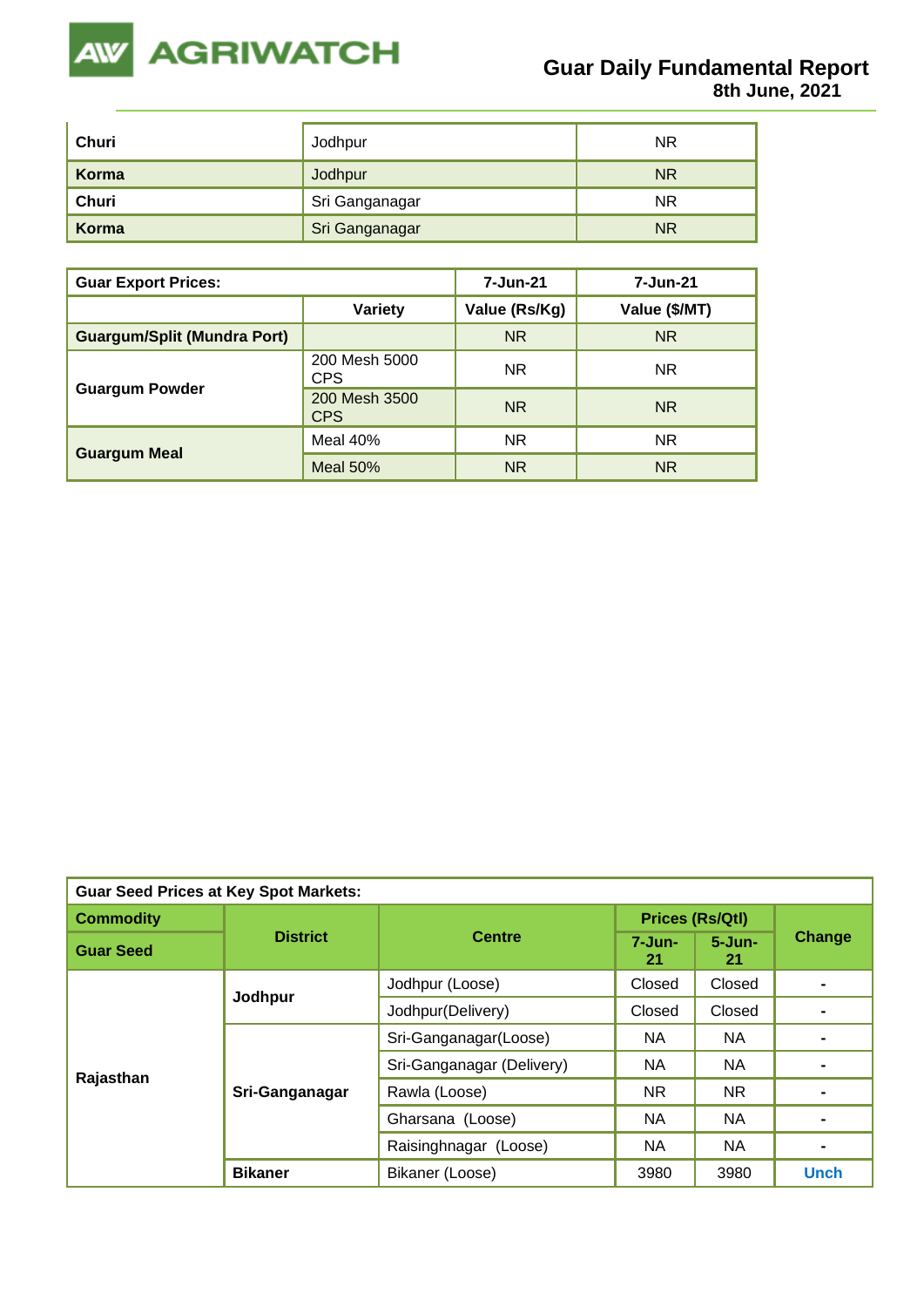

AW

**8th June, 2021**

|                       |                    | <b>Bikaner (Delivery)</b> | 4179      | 4179      | <b>Unch</b>    |
|-----------------------|--------------------|---------------------------|-----------|-----------|----------------|
|                       |                    | Nokha(Loose)              | 4025      | Closed    |                |
|                       |                    | Nokha (Delivery)          | 4226      | closed    | $\blacksquare$ |
|                       |                    | Khajuwala (Loose)         | <b>NR</b> | Closed    | $\blacksquare$ |
|                       |                    | Khajuwala (Delivery)      | <b>NR</b> | Closed    |                |
|                       |                    | Lunkaransar (Loose)       | 4050      | Closed    | $\blacksquare$ |
|                       |                    | Hanumangarh (Loose)       | <b>NA</b> | <b>NA</b> | $\blacksquare$ |
|                       |                    | Hanumangarh (Delivery)    | <b>NA</b> | <b>NA</b> |                |
|                       | Hanumangarh        | Nohar (Loose)             | <b>NR</b> | <b>NR</b> | $\blacksquare$ |
|                       |                    | Pilibanga (Loose)         | <b>NA</b> | <b>NA</b> |                |
|                       | <b>Nagaur</b>      | Nagaur (Loose)            | 4050      | 4000      | 50             |
|                       | <b>Churu</b>       | Churu (Delivery)          | <b>NA</b> | <b>NA</b> | $\blacksquare$ |
|                       | <b>Alwar</b>       | Alwar (Loose)             | <b>NR</b> | <b>NR</b> | $\blacksquare$ |
|                       | <b>Hisar</b>       | Adampur (Loose)           | 4030      | 4000      | 30             |
|                       |                    | Adampur (Delivery)        | 4232      | 4200      | 32             |
|                       | <b>Bhiwani</b>     | Bhiwani (Delivery)        | Closed    | Closed    | $\blacksquare$ |
| Haryana               |                    | Siwani (Loose)            | 4200      | 4060      | 140            |
|                       | <b>Sirsa</b>       | Sirsa (Loose)             | 4000      | 4000      | <b>Unch</b>    |
|                       |                    | Dhabwali (Loose)          | <b>NA</b> | <b>NA</b> |                |
|                       |                    | Dhabwali (Delivery)       | <b>NA</b> | <b>NA</b> |                |
|                       |                    | Ellanabad (Loose)         | <b>NR</b> | <b>NR</b> |                |
|                       | Fatehabad          | Fatehabad (Loose)         | 4000      | 3900      | 100            |
|                       | <b>Banaskantha</b> | Deesa (Loose)             | <b>NA</b> | <b>NA</b> | $\blacksquare$ |
| Gujarat               | Patan              | Patan (Loose)             | <b>NA</b> | <b>NA</b> | $\blacksquare$ |
|                       | Rajkot             | Rajkot (Loose)            | 3775      | 3775      | <b>Unch</b>    |
|                       | Jamnagar           | Dhrol (Loose)             | <b>NA</b> | <b>NA</b> | $\blacksquare$ |
| <b>Madhya Pradesh</b> | <b>Gwalior</b>     | Dabra (Loose)             | <b>NR</b> | <b>NR</b> |                |
| <b>Guar Gum</b>       |                    |                           |           |           |                |
|                       | Jodhpur            | Jodhpur                   | Closed    | Closed    | $\blacksquare$ |
| Rajasthan             | <b>Alwar</b>       | Alwar                     | <b>NR</b> | <b>NR</b> |                |
|                       | Hanumangarh        | Nohar                     | <b>NR</b> | <b>NR</b> |                |
|                       | <b>Bhiwani</b>     | Bhiwani                   | Closed    | Closed    | -              |
|                       |                    | Sirsa                     | 6500      | 6500      | <b>Unch</b>    |
| Haryana               | <b>Sirsa</b>       | Dhabwali                  | <b>NA</b> | <b>NA</b> |                |
|                       |                    | Ellanabad                 | <b>NR</b> | <b>NR</b> | $\blacksquare$ |
|                       | Fatehabad          | Fatehabad                 | 6400      | 6400      | <b>Unch</b>    |

| <b>Guar Seed Arrivals in Key Centers</b> |                 |               |                                   |  |  |  |
|------------------------------------------|-----------------|---------------|-----------------------------------|--|--|--|
| <b>Commodity</b>                         | <b>District</b> | <b>Centre</b> | <b>Arrivals (Quintals)</b> Change |  |  |  |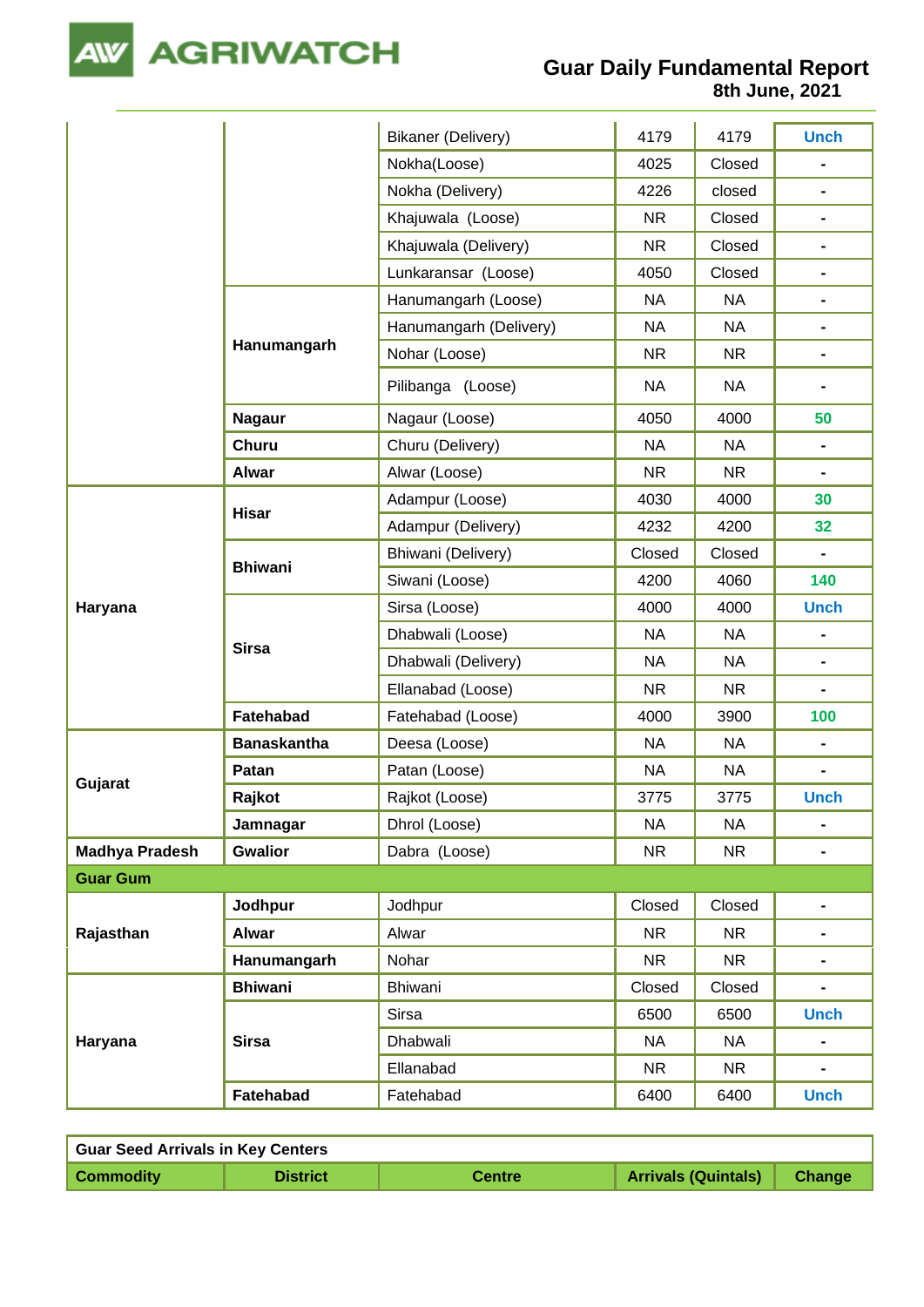

**Guar Daily Fundamental Report**

**8th June, 2021**

| <b>Guar Seed</b>                    |                    |                 | 7-Jun-<br>21 | $5 - Jun -$<br>21 |                              |
|-------------------------------------|--------------------|-----------------|--------------|-------------------|------------------------------|
|                                     | Jodhpur            | Jodhpur         | Closed       | Closed            | $\blacksquare$               |
|                                     |                    | Sri-Ganganagar  | <b>NA</b>    | <b>NA</b>         |                              |
|                                     |                    | Rawla           | <b>NR</b>    | <b>NR</b>         | $\qquad \qquad \blacksquare$ |
|                                     | Sri-Ganganagar     | Gharsana        | <b>NA</b>    | <b>NA</b>         | $\blacksquare$               |
|                                     |                    | Raisinghnagar   | <b>NA</b>    | <b>NA</b>         | $\blacksquare$               |
|                                     |                    | <b>Bikaner</b>  | 250          | 200               | 50                           |
|                                     | <b>Bikaner</b>     | Nokha           | 500          | Closed            | $\overline{a}$               |
| Rajasthan                           |                    | Khajuwala       | <b>NR</b>    | Closed            |                              |
|                                     |                    | Lunkaransar     | 200          | Closed            | $\blacksquare$               |
|                                     |                    | Hanumangarh     | <b>NA</b>    | <b>NA</b>         | -                            |
|                                     | Hanumangarh        | Nohar           | <b>NR</b>    | <b>NR</b>         | $\blacksquare$               |
|                                     |                    | Pilibanga       | <b>NA</b>    | <b>NA</b>         |                              |
|                                     | <b>Nagaur</b>      | Nagaur          | 100          | 100               | <b>Unch</b>                  |
|                                     | <b>Churu</b>       | Churu           | <b>NA</b>    | <b>NA</b>         | $\blacksquare$               |
|                                     | <b>Alwar</b>       | Alwar           | <b>NR</b>    | <b>NR</b>         | $\blacksquare$               |
|                                     | <b>Hisar</b>       | Adampur         | 450          | 200               | 250                          |
|                                     | <b>Bhiwani</b>     | Bhiwani         | Closed       | Closed            | $\overline{a}$               |
|                                     |                    | Siwani          | 400          | 300               | 100                          |
| Haryana                             |                    | <b>Sirsa</b>    | 1500         | 2000              | $-500$                       |
|                                     | <b>Sirsa</b>       | <b>Dhabwali</b> | <b>NA</b>    | <b>NA</b>         | $\blacksquare$               |
|                                     |                    | Ellanabad       | <b>NR</b>    | <b>NR</b>         |                              |
|                                     | Fatehabad          | Fatehabad       | <b>NA</b>    | <b>NA</b>         | $\qquad \qquad \blacksquare$ |
|                                     | <b>Banaskantha</b> | Deesa           | <b>NA</b>    | <b>NA</b>         | $\blacksquare$               |
|                                     | Patan              | Patan           | <b>NA</b>    | <b>NA</b>         | $\blacksquare$               |
| Gujarat                             | Rajkot             | Rajkot          | 180          | 100               | 80                           |
|                                     | Jamnagar           | Dhrol           | <b>NA</b>    | <b>NA</b>         | $\blacksquare$               |
| <b>Madhya Pradesh</b>               | <b>Gwalior</b>     | Dabra           | <b>NR</b>    | <b>NR</b>         |                              |
| <b>Total Arrivals/Above Markets</b> |                    |                 | 3580         | 2900              | 680                          |